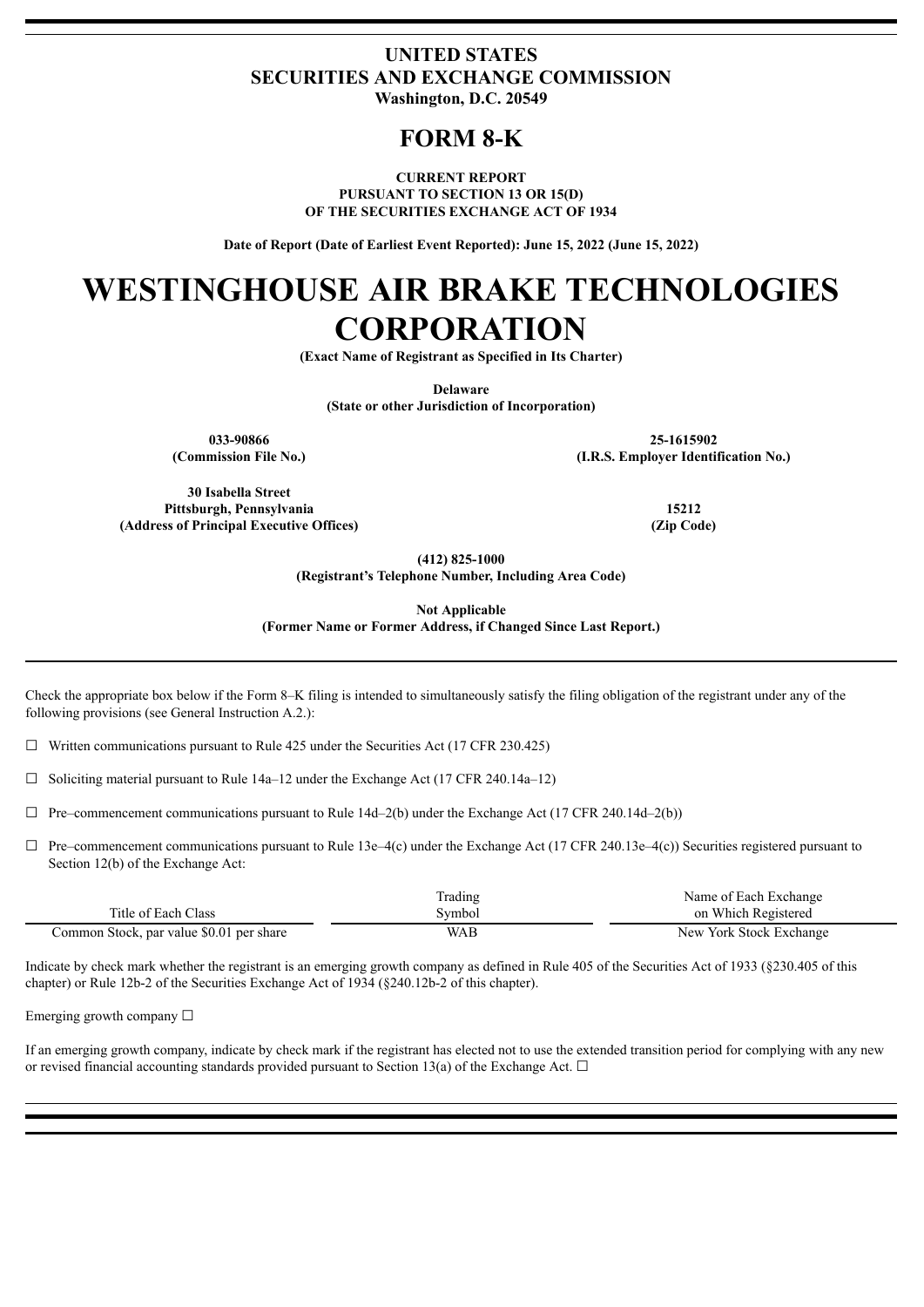#### **Item 8.01. Other Events.**

The Board of Directors (the "Board") of Westinghouse Air Brake Technologies Corporation (the "Company") has appointed Linda Harty as Lead Director. In connection with Ms. Harty's appointment as Lead Director, the Board has also appointed Ms. Harty to chair the Nominating and Corporate Governance Committee.

The Board has also appointed Brian Hehir as chair of the Audit Committee and Ann Klee as chair of the Compensation and Talent Management Committee Chair and as chair of the Environment, Social and Governance Subcommittee of the Nominating and Corporate Governance Committee.

Each of Ms. Harty, Ms. Klee, and Mr. Hehir is independent, as independence is defined in the listing standards of the New York Stock Exchange and the rules of the United States Securities and Exchange Commission.